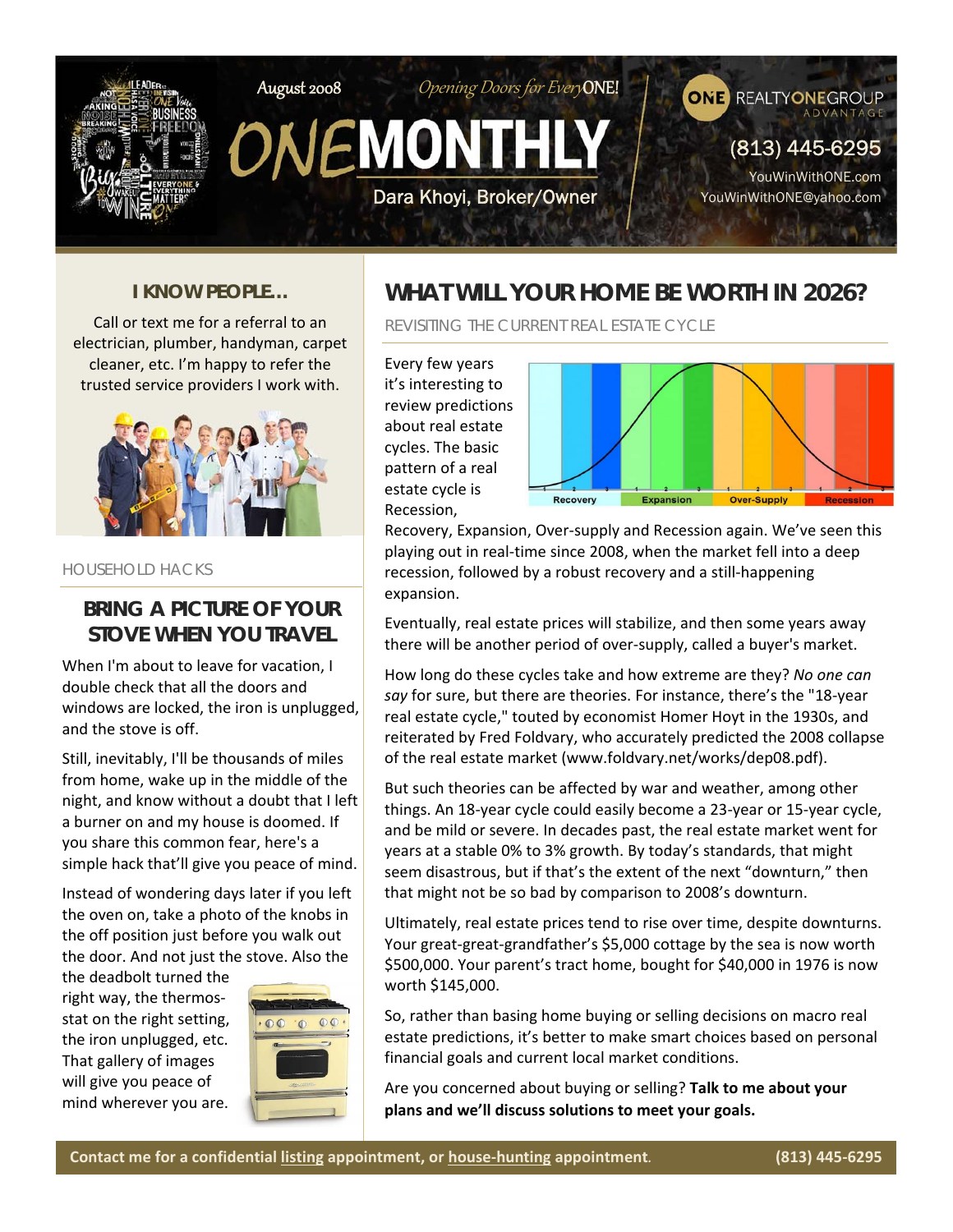

# *STORY:* **GOOD LUCK, BAD LUCK?**

One day a farmer's wild stallion ran off.

His neighbors came and told him, "This is very bad luck."

The farmer looked at them and shrugged, saying "Bad luck, good luck, who knows?" They left, shaking their heads.

A few days later the stallion returned with a herd of wild mares. The neighbors came around to congratulate the farmer, saying "All will be well now. This is very good luck."

But the farmer simply nodded and said, "Good luck, bad luck, who knows?"

A week later the farmer's son was training one of the new mares and was thrown from the horse and broke his leg.

The neighbors gathered again to shake their heads and say "This is very bad luck."

The farmer said, "Bad luck, good luck, who knows?"

Two weeks later, a platoon of soldiers passed through the town looking for boys to conscript into the army. When the soldiers came to the farmer's house, they saw his son's broken leg and moved on without taking him.

The neighbors gathered around, cheering. "That was very good luck!"

The farmer smiled at their happy faces, as he said, "Good luck, bad luck, who knows?"

*Your parents have six sons, including you, and each son has one sister. How many people are in the family?*  **AUGUST QUIZ QUESTION** 

#### **ARE THE WORDS** *MORTGAGE* **AND** *DEED* **RELATED TO DEATH?**

While both words sound similar to death words (mortuary, for instance, and *deed* sounds close to *dead*), only one of them is related to death.

*Deed* is related to an action, and despite looking similar to the word *dead*, it is not related. According to the OED:

*Old English dæd "a doing, act, action, transaction, event,*" from Proto‐Germanic \*dædis (cognates: Old Saxon dad, Old Norse dað, Old Frisian dede, Middle Dutch daet, Dutch daad, Old High German tat, German Tat "deed," Gothic gadeþs "a putting, placing"), from PIE \*dhetis (cognates: Lithuanian detis "load, burden," Greek thesis "a placing, setting"), from \*dhe- "place, put" (see do). Sense of "written legal document" is early 14c. As a verb, 1806, American English Related: Deeded; deeding.

However, the word *mortgage* is closely related to death. From the OED:

Late 14c., morgage, "conveyance of property as security for a loan or agreement," from Old French morgage (13c.), mort gaige, literally "dead pledge" (replaced in modern Frech by hypothèque), from mort "dead" (see mortal (adj.)) + gage "pledge" (see wage (n.))**. \***So called because the deal dies either when the debt is paid or when payment fails. Old French mort is from Vulgar Latin *mortus "dead," from Latin mortuus, past participle of mori "to die" (see mortal (adj.)). The ‐t‐ restored in English based on Latin.*

So a mortgage is a document—a death pledge—that expires at death, either figuratively through completion of the terms or default, or at the literal death of the one who made the pledge.

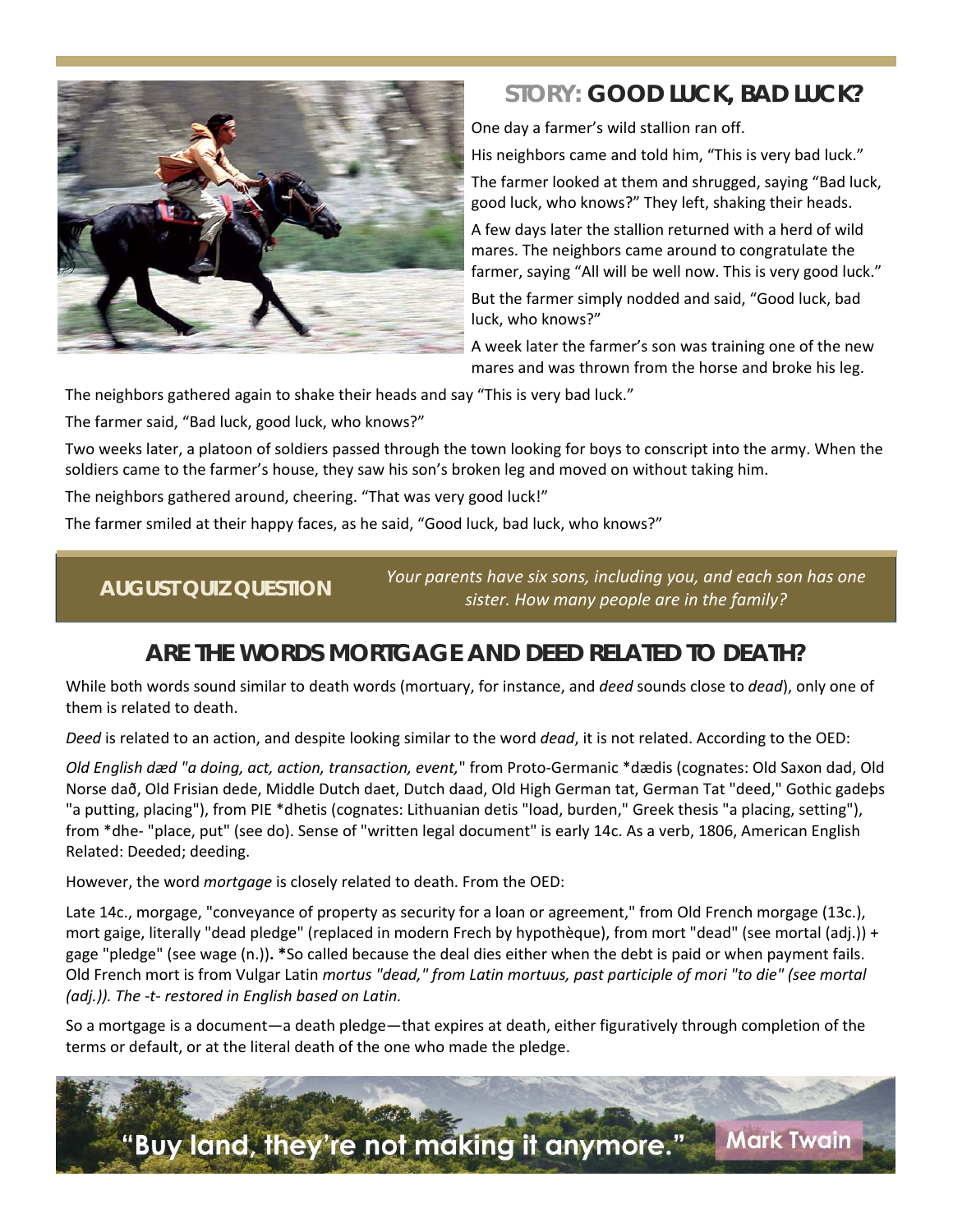# Thank You!

**Welcome** new clients and **Thank You** friends who've trusted me to work with you, your friends, and family. Special thanks this month to...

> **Aissam Haddouch and Harold Steidel**

I hope you feel comfortable introducing me to the people you care about, too!

# **WANT TO WIN A \$10 COFFEE CARD?**

**It's easy to win!** Just send in the answer to the **quiz question** on **page 2**. Each month, all correct entries have a chance of winning a coffee card. Put **QUIZ** in the subject and email it to: **YouWinWithONE@yahoo.com**



**July's question:** *How much is an ice cream cone worth?*  **See the question and answer images on the left.** 

**Next Month's winner will be announced here.** 

## **THE RIGHT WAY TO REHEAT PIZZA WITHOUT SOGGINESS**

Leftover pizza may be one of life's great pleasures. But newsflash: If you're just taking last night's pie and hurling it into the microwave and clicking 45 seconds, you won't have as much pleasure as you could. That's because there's a right way to reheat leftover pizza.

If you're nuking your pizza, you're not technically reheating the pizza—you're reheating the water molecules in the pizza. When those molecules heat up, they turn into steam, and your slice becomes a soggy, saucy mess.

That's why, if you have the time the best way to reheat pizza is to use your oven. But of course, most of us are in too much hurry for that. So if you must use your microwave, there's one easy trick for preserving the integrity of your pizza. First, fill a microwave-safe ceramic mug about halfway full of water. Then put a paper plate on top of the mug. Then put your pizza on top of the plate. Microwave at 10‐second intervals until it's at the temperature of your choosing. When all is said and done, you should have a slice of pizza in roughly the same condition as it was 24 hours prior—soft and doughy, and not the least bit rubbery.

#### *JUST FOR FUN:* **THE GOLF LESSON**

A man was taking a golf lesson from a well‐respected pro. Every time the pro offered advice to help the man improve his swing, the man countered with his own technique. This continued through the entire lesson.

The pro remained gracious and encouraged the man to try his own ideas. With each failed attempt the pro would ask the man what he thought went wrong and how it could be fixed. The man always had an answer and continued to lead his own lesson.

When the lesson was finished, the man thanked the pro, and scheduled another lesson for the following week, saying "This was very helpful."

Another golfer who watched the lesson said to the pro, "I don't get it. You gave that guy solid advice, but he disregarded everything you said."

"Oh, he didn't want my advice," the pro said. "He wanted my agreement."

# Free Report

#### **3 HOME PRICING STRATEGIES**

In real estate, the asking price is often as much about psychology as it is about reality. For example, there's the strategy of pricing your home below market value...

Contact me for a copy of this free report to find out more.

**(813) 445-6295 YouWinWithONE@yahoo.com**